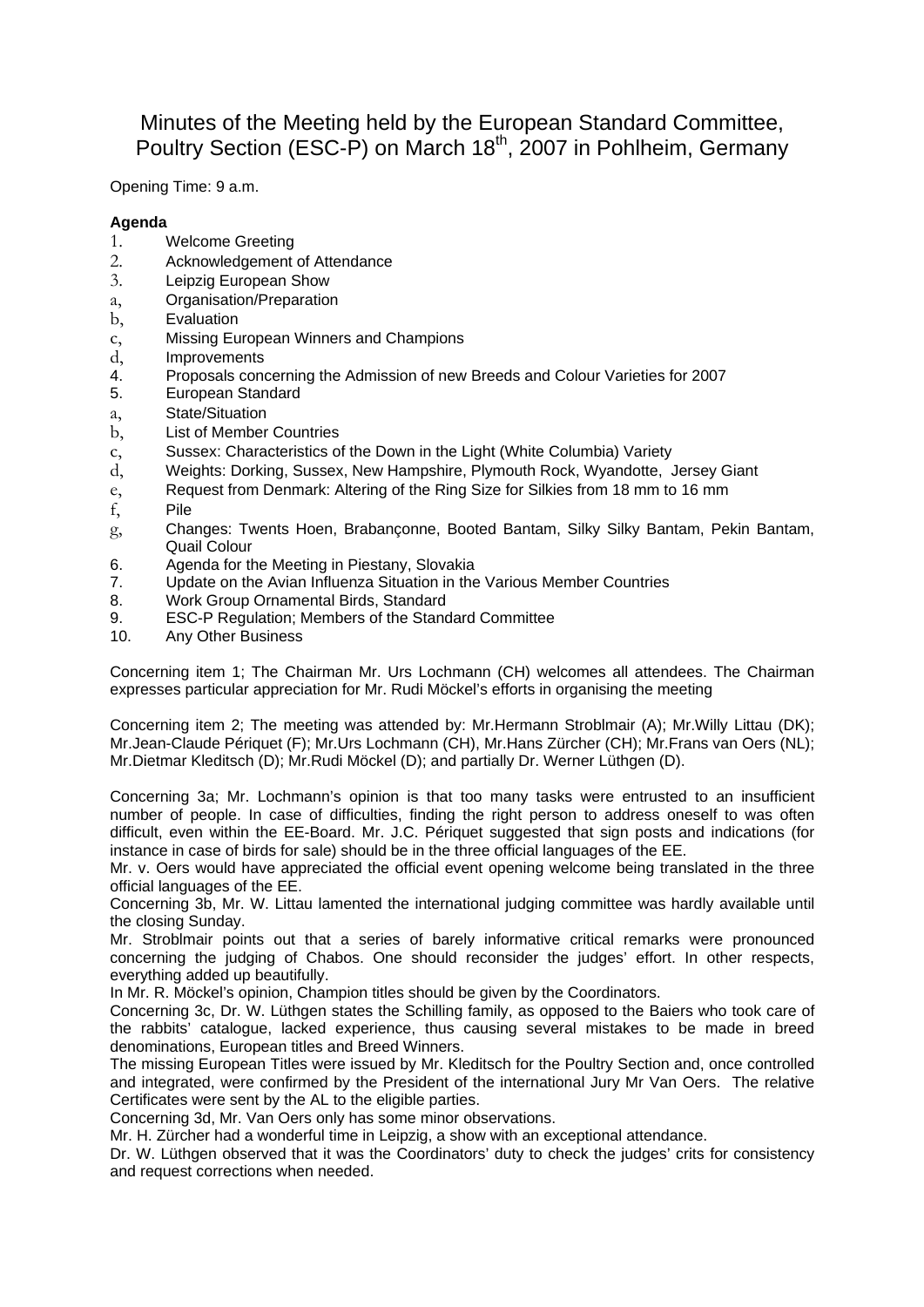In Mr. Kleditsch's opinion, foreign judges – and in particular those appointed for poultry – had visibly made an effort in order to apply correctly the evaluation system adopted by the EE and the relatively complicated award scheme.

Concerning item 4; The following countries reported the admission of new breeds or modifications of their standard: Germany, the Netherlands, Belgium, Denmark, Switzerland, France and Italy. In case of admission of new breeds or colour varieties, the characteristics of pattern or marking must be illustrated more effectively.

The Braekel from Belgium in the colour variety White-Barred Lemon (?) should be altered into Lemon-Barred White (?). To this purpose, Mr. Lochmann will consult Mr A. Verelst (B) and act accordingly. Belgium would like to alter the denomination Ukkelse Bartzwerge (Barbue d'Uccle) in the Standard for Europe into Ukkeler Bartzwerge according to the German usage. This modification towards a German name is not considered a sensible one.

Mr. W. Mr. Littau inquires as to what exactly is the difference in Germany between presentation and examination. Mr. R. Möckel explains the difference between the two proceedings. The examination phase takes place only with breeds and colour varieties that are not yet recognised in any EE member country. The specimens are not given any marking. In case the specimens' quality meets the requirements, the breed or colour variety is admitted to the presentation phase, and may be recognized during the following show season in case the quality rating meets the requirements. In order for the examination to be carried out, 2,2 young specimens are required; the presentation phase however requires 1,1 old specimens and 3,3 young ones to be exhibited. Similar admission procedures are applicable also in Switzerland, France and Denmark; such procedures normally take 3 to 4 years, while 1 year is customary in the Netherlands.

All newly recognised breeds and colour varieties as well as changes were integrated in the Breed and Colour Varieties List.

Mr. R. Möckel reported that concerning  $\Box$  above additional applications were received for the presentation of the breeds Scottish Grey and Barred Silky.

Concerning 5a; The Standard for Europe is up-to-date and reflects the current situation.

Concerning 5b; Mr H. Zürcher presents the countries' lists.

Concerning 5c; The following is observed: Based on the response from England, one may conclude there is no definite rule concerning the down colour in the Light (White Columbia) colour varieties, so that some latent form of double-mating should be applied in order to reach the objectives set by the standard. Therefore, the following was integrated in the Standard for Europe:

For the Light, silver grey to white:

For the Buff Columbia, light grey to buff:

For the Red Columbia, grey to red.

Concerning 5d; The weighing of specimens as planned in Germany, Switzerland and Austria was evaluated. However, the fact that France, the Netherlands, Denmark, Belgium and Italy still had taken no action caused any final decision to be postponed.

Concerning 5e; Denmark's request to alter the ring size for Silkies into 18 mm for 1,0 and 16 mm for 0,1 was granted.

Concerning 5f, i.e. the adoption of a uniform description for the Pile colour variety; All member countries are invited to see into the issue and report during the judges' assembly to be held in September. This should allow for a decision to be made in Denmark.

Concerning 5g); The minimum weight of hatching eggs for the Brabançonne was reduced from 70 g to 60 g.

The Standard descriptions of Silkies and Silky bantam in the colour varieties Partridge and Silver Grey were amended based on the Asiatic variant types. In the future, Pekin Bantams will be recognized in all recognized colour varieties, including the frizzled ones. Javanese Bantam: Ring sizes are increased from 14 and 12 to 15 and 13 mm. Mr Möckel explains that Belgium had recognised 2 quail colours, i.e. a light and a dark one: 0,1 Laced Dark Chestnut for the dark variety, Laced Buff for the light one. The lacing does not cover the brim of the whole feather but is pronounced on its sides.

The issue regarding a small, thin light-coloured lacing in the feathers of the Silver Twents Hoen 0,1 was discussed anew. The following change was approved: In the male's description, the following addition apllies: "Plumage on the flanks black, with limited, silvery inserts allowed." In the description of the female, the text concerning the hackles is no longer valid, and replaced by the following: "Hackles ash grey with a fine, predominantly black dripping and thin, silvery lacing from the neck hackles to the tail."

Correspondingly, these formulations are also valid for the gold and other neck hackle-based colour